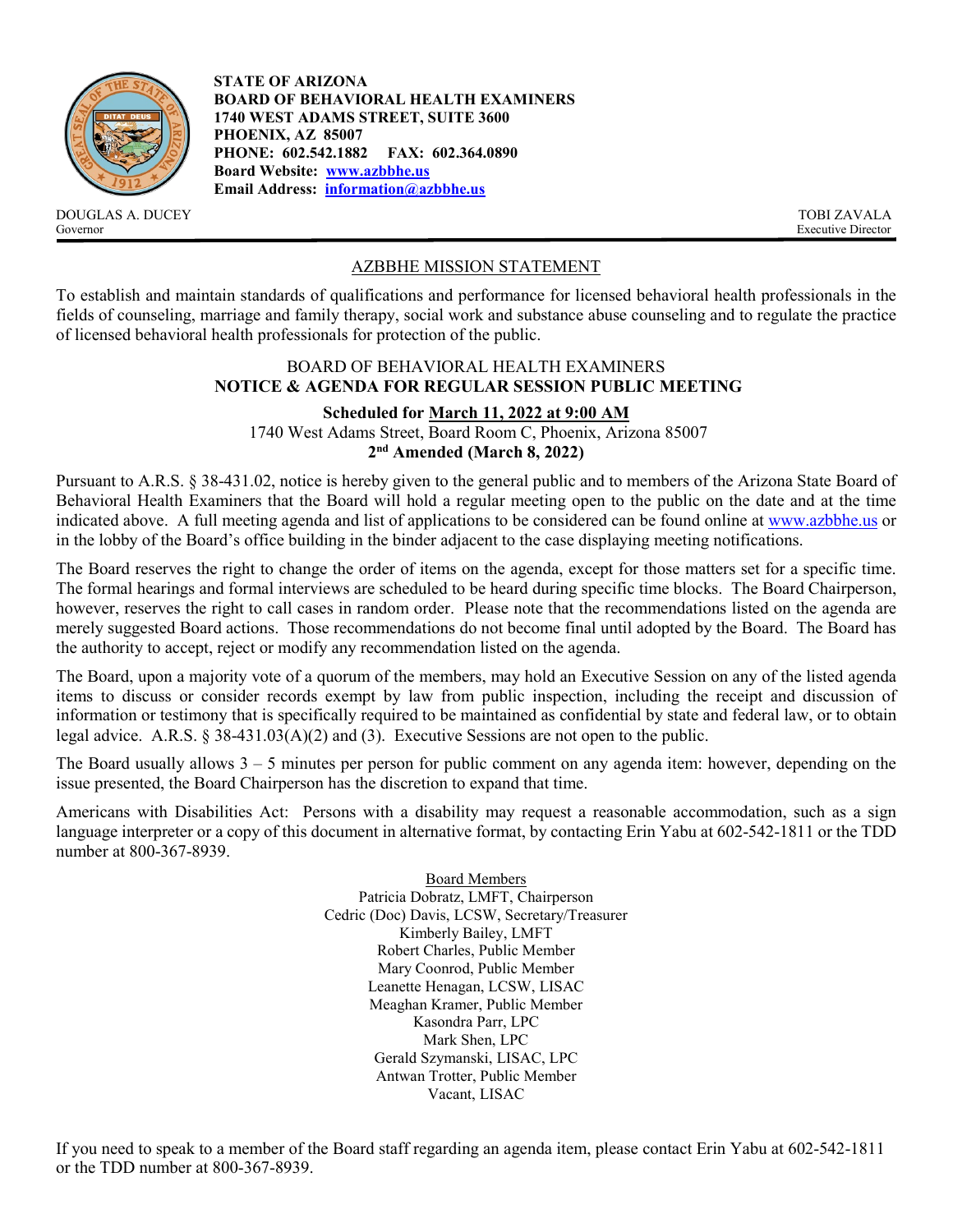The agenda for the meeting is as follows:

# **1. Call to order**

- **2. Roll call** (staff)
- **3. Minutes: review, consideration and action.**

Pursuant to A.R.S. § 38-431.03(A)(2), any discussion of the executive session minutes will take place in executive session.

*A. February 11, 2022, general meeting minutes* 

## **4. Consent Agenda:**

Consent agenda items may be considered for approval as a single action unless a Board member or interested party wishes to remove an item for discussion.

The Board may go into executive session to discuss confidential records pursuant to A.R.S. § 38-431.03(A)(2) or to obtain legal advice pursuant to A.R.S. § 38-431.03(A)(3).

**A. Cases recommended for dismissal**. The Board will review, discuss, and may vote to take action on the following case(s):

 *N/A*

- **B. Cases recommended for dismissal with a letter of concern.** The Board will review, discuss, and may vote to take action on the following case $(s)$ :
	- *1. 2022-0005, Mary Blessington, LCSW-0391*
	- *2. 2021-0140, Rustin Foster, LMSW-17528*
	- *3. 2022-0051, Heidi Quinlan, LPC-13084, LISAC-11071*
- **C. Cases recommended for release from consent agreements**. The Board will review, discuss, and may vote to take action on the following case(s):
	- *1. 2020-0114, Shadi Bastani, LPC-16954 (active-restricted)*
	- *2. 2020-0037, Russell Beazer, LMFT-10047 (active-restricted)*
	- *3. 2019-0002, Barbara Collier, LPC-12794 (active-restricted)*
	- *4. 2022-0041, Meagan Foxx, LPC-13589 (active-restricted), LISAC-11604 (active-restricted)*
	- *5. 2020-0137, Kerry Martin-Doehring, LMFT-15410 (active-restricted)*
	- *6. 2021-0135, Erica McCullough, LAMFT-10732*
- **D. Cases recommended for opening a complaint and acceptance of a proposed signed nondisciplinary consent agreement.** The Board will review, discuss, and may vote to take action on the following case(s):
	- *1. Rebecca Holmes, LMSW Applicant*
- **E. Cases recommended for opening a complaint and acceptance of a proposed signed disciplinary consent agreement.** The Board will review, discuss, and may vote to take action on the following case(s):
	- *1. Jill Ord, LMFT Applicant*
- **F. Cases recommended for opening a complaint and dismissing with a letter of concern.** The Board will review, discuss, and may vote to take action on the following case(s).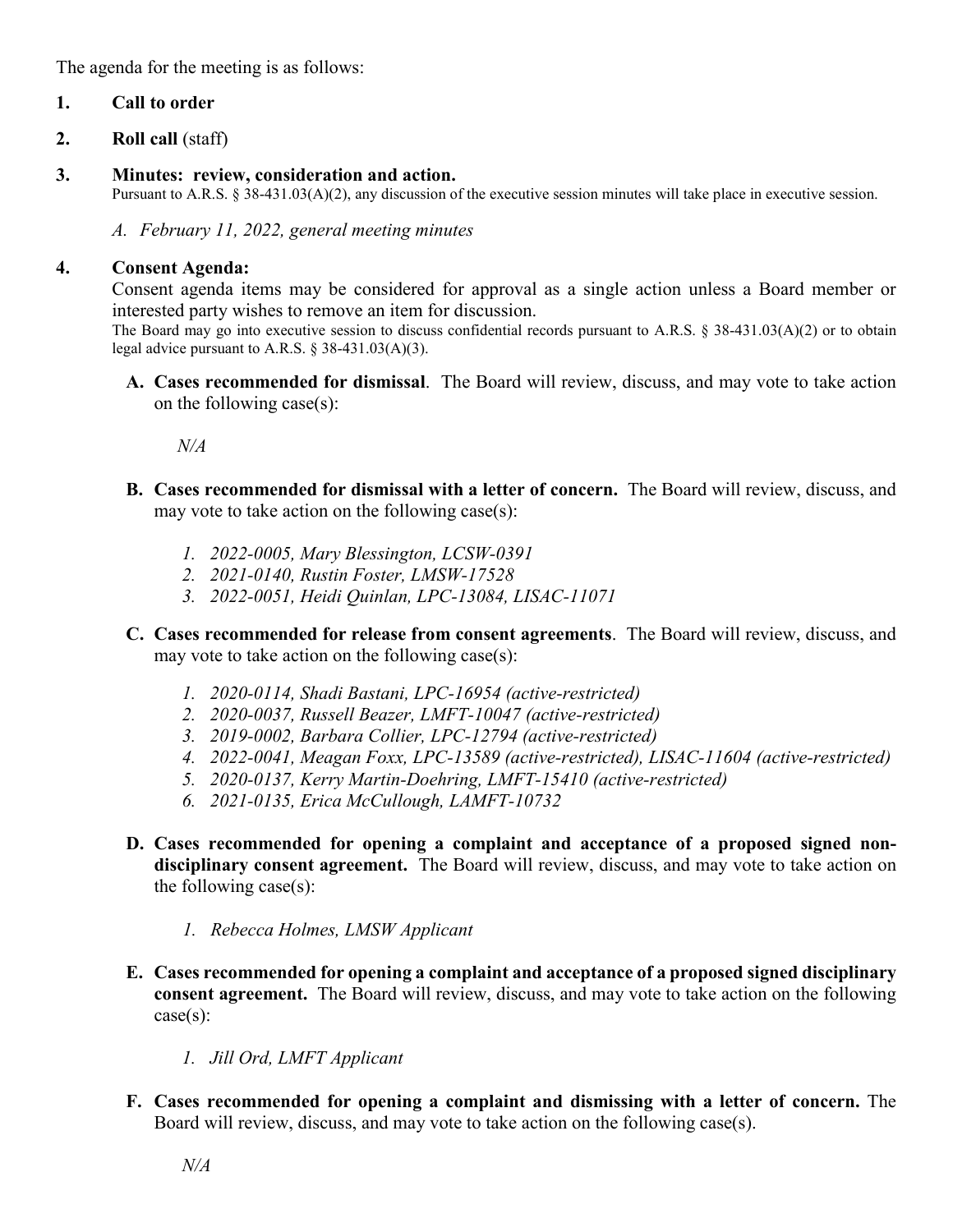#### **G. Cases recommended for acceptance of a proposed signed non-disciplinary consent agreement.**  The Board will review, discuss, and may vote to take action on the following case(s).

*1. 2021-0152, Candace Quibell, LCSW-10838*

**H. Cases recommended for acceptance of a proposed signed disciplinary consent agreement.** The Board will review, discuss, and may vote to take action on the following case(s).

*N/A*

### **5. Administrative Hearings**

Pursuant to A.R.S. §§ 32-3253(A)(10) and 41-1092.07, the Board will conduct administrative hearings in the following matter(s). During the administrative hearing, the Board may go into executive session to discuss confidential records pursuant to A.R.S. § 38-431.03(A)(2) or to obtain legal advice pursuant to A.R.S. § 38-431.03(A)(3).

*N/A*

### **6. Formal Interviews**

Pursuant to A.R.S. § 32-3281, the Board will conduct a Formal Interview in the following matter(s).During a formal interview, the Board may go into executive session to discuss confidential records pursuant to A.R.S. § 38-431.03(A)(2) or to obtain legal advice pursuant to A.R.S. § 38-431.03(A)(3).

 *N/A*

### **7. Complaints and other disciplinary matters: review, consideration and action.**

The Board may go into executive session to discuss confidential records pursuant to A.R.S. § 38-431.03(A)(2) or to obtain legal advice pursuant to A.R.S.  $\S$  38-431.03(A)(3).

*Pending complaints represent unproven allegations. On investigation, many complaints are found to be without merit or not of sufficient seriousness to merit disciplinary action against the licensee and are dismissed.*

- *A. 2019-0114, 2021-0156, Christina Aguilar, LPC-17472 (active restricted)* Initial review, consideration and possible action regarding the accepting the signed proposed modified consent agreement.
- *B. Kristy Beerman, LMSW-19442* Initial review, consideration and possible action regarding opening a complaint and possible disciplinary action regarding background information
- *C. 2022-0080, Gaylon Calahan, LMSW-15215* Initial review, consideration and possible action regarding complaint.
- *D. 2022-0074, Joseph Dunbar, LASAC-15385* Initial review, consideration and possible action regarding complaint.
- *E. 2021-0160, Marian Eberly, LCSW-4127* Initial review, consideration and possible action regarding complaint.
- *F. 2021-0136, Stacy Foglesong, LAC-19578* Initial review, consideration and possible action regarding complaint.
- *G. 2021-0169, Roshelle Johnson, LISAC-15130, LPC-17747* Initial review, consideration and possible action regarding complaint.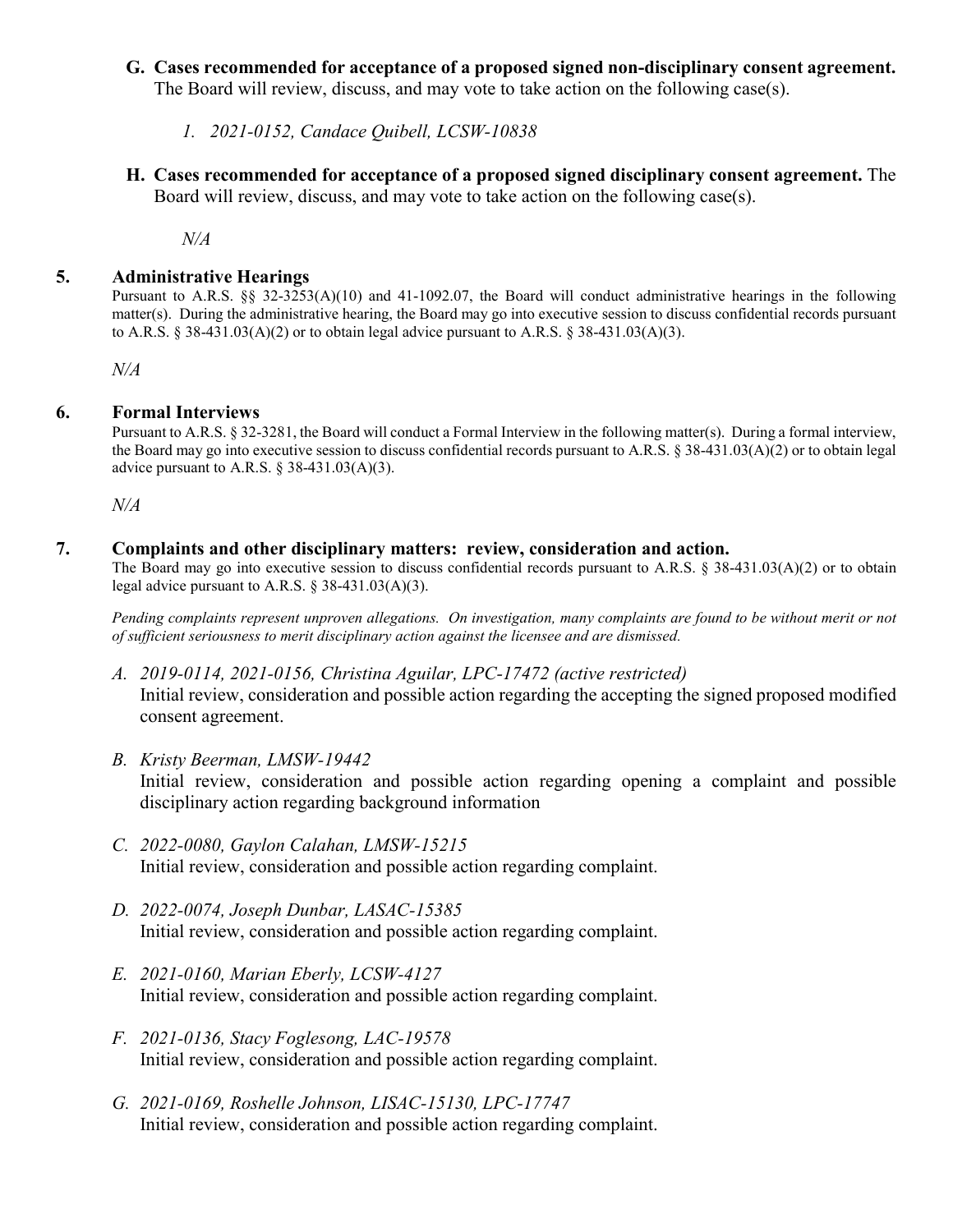*H. Joshua Masterson LMSW-18860*

Initial review, consideration and possible action regarding opening a complaint and possible disciplinary action regarding background information.

- *I. 2021-0147, Angel Montemayor, LPC-16467* Initial review, consideration and possible action regarding complaint.
- *J. 2022-0039, Mary Ellen Passaro, LMSW-19166* Initial review, consideration and possible action regarding accepting the signed proposed consent agreement.
- *K. Veronica Ramirez, LAC-20522* Initial review, consideration and possible action regarding opening a complaint and possible disciplinary action regarding background information.

## **8. Assistant Attorney General's Report: Mona Baskin, A.A.G.**

The Board may go into executive session to discuss confidential records pursuant to A.R.S. § 38-431.03(A)(2) or to obtain legal advice pursuant to A.R.S.  $\S$  38-431.03(A)(3).

*N/A*

# **9. Temporary licenses: review, consideration and action**

*N/A*

**10. Applications for licensure and educational programs: review, consideration and action**

The Board may go into executive session to discuss confidential records pursuant to A.R.S. § 38-431.03(A)(2) or to obtain legal advice pursuant to A.R.S. § 38-431.03(A)(3).

*A. Review, consideration, and possible action regarding applications for licensure* Names are posted for review in the building lobby of the 1<sup>st</sup> floor of 1740 W. Adams Street, Phoenix, AZ at least twenty-four (24) hours in advance of the meeting.

*B. Review, consideration, and possible action regarding applications for educational programs*

## **11. Report from the Chair**

The Board may go into executive session to discuss personnel matters pursuant to A.R.S. § 38-431.03(A)(1), discuss confidential records pursuant to A.R.S. § 38-431.03(A)(2) or to obtain legal advice pursuant to A.R.S. § 38-431.03(A)(3).

## *A. Summary of current events*

By law, the summary of current events is limited to summarizing recent occurrences. The Board cannot propose, discuss, deliberate or take legal action on any matter in the summary unless the specific matter is properly noticed for legal action.

*B. Discussion regarding Ms. Zavala's annual performance review*

# **12. Report from the Treasurer**

- *A. Review, consideration, and possible action regarding January financial report*
- *B. Review, consideration, and possible action regarding February financial report*

# **13. Report from the Executive Director and/or staff**

The Board may go into executive session to discuss personnel matters pursuant to A.R.S. § 38-431.03(A)(1), to discuss confidential records pursuant to A.R.S. § 38-431.03(A)(2), or to obtain legal advice pursuant to A.R.S. § 38-431.03(A)(3).

*A. Update on Board member status*